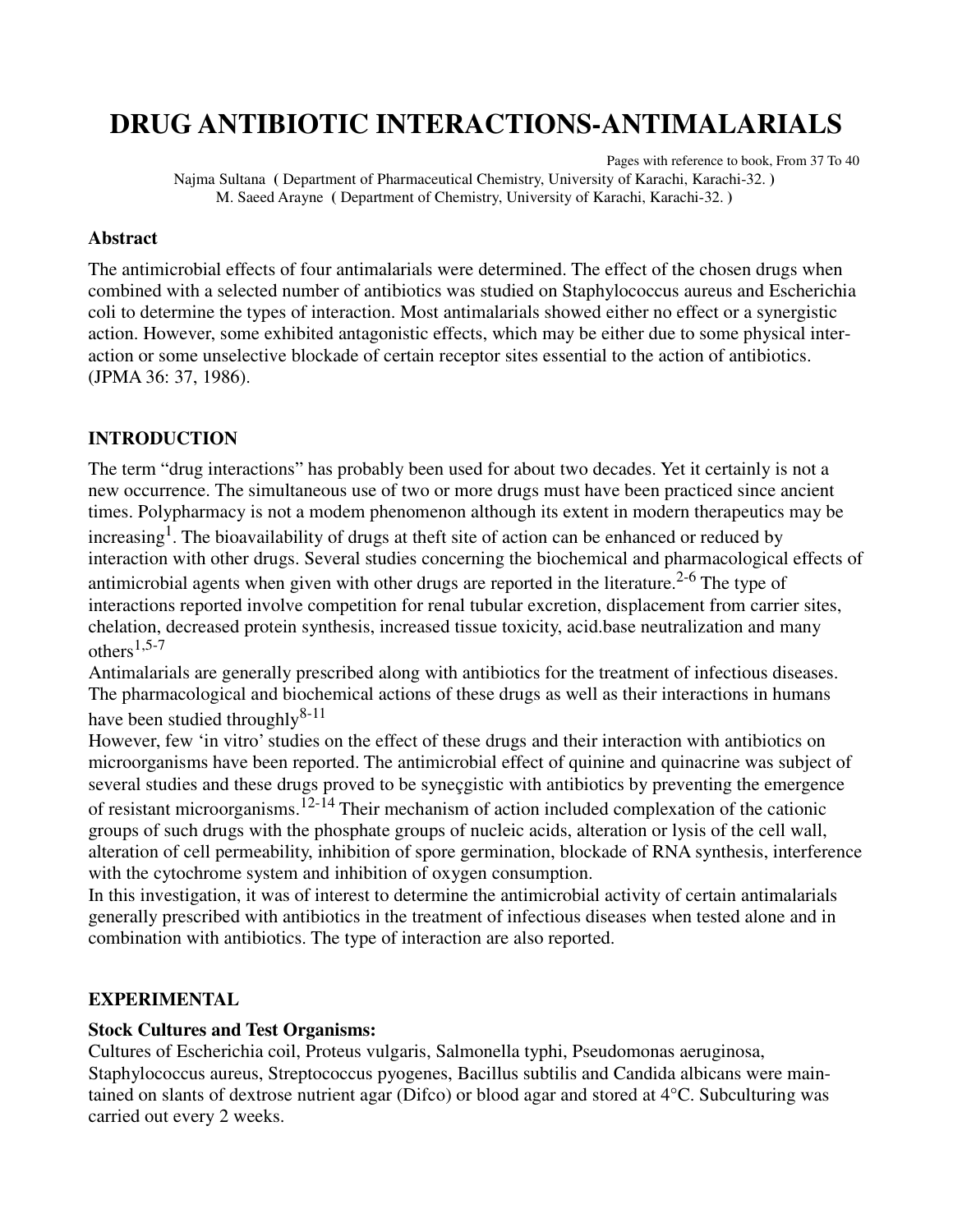Determination of Minimum Inhibitory Concentrations (MIC) of Drugs with Antibiotics: A stock solution was prepared to contain 4 mg/ml of the thug or 1 mg/mi of antibiotic. Compounds that

were insoluble in water were first dissolved in small quantities of either 95% ethanol or 50% dimethyl sulfoxide and then the solutions were diluted to volume with sterile distilled water or 1% phosphate buffer, pH6-815,16

Twofold serial dilutions of the stock solutions were carried out in nutrient broth except with Str. pyogenes where dilution was carried out in brain heart infusion; the diluted solutions were distributed in S ml quantities in test tube. Each test tube was inoculated with 0.1 ml of the suspension of the test organism (1-2 x 106 cells/mI). The inoculated media were incubated at 37°C for 18 24 hr. and the MIC was then recorded. Each experiment was performed in triplicate.

#### **Procedure for Interaction Study:**

Nine test tubes each containing 3 ml of dextrose nutrient broth (1 .66X), were diluted to 5 ml by adding I ml each of the antibiotic and drug solution. The final concentration of the drug and the antibiotic in the tubes in tenns of the MIC are shown in Table 1.

## Table I Concentration of Drugs and Antibiotics in Different  $-1$

| I ubes.        |                   |                 |     |  |  |  |
|----------------|-------------------|-----------------|-----|--|--|--|
| Drug           | one-fourth<br>MIC | one-half<br>MIC | MIC |  |  |  |
| one-fourth MIC |                   |                 |     |  |  |  |
| one-half MIC   |                   |                 |     |  |  |  |
| MIC            |                   | ð               |     |  |  |  |

As a general practice for drugs that did not show antimicrobial activity, 100 pg/mi was used instead of the MIC. Each test tube was then inoculated with a 0.1 ml of the suspension of the test organism and incubated for 18-24 hr. Each experiment was performed in triplicate.

A positive control for growth and a negative control for the MIC of both the drug and the antibiotic were carried out concurrently with each experiment.

The interaction between the drug and the antibiotic were recorded as synergistic (5) when the bacteriostatic action was manifested in tubes 1,2 and 4 (Table 1) and antagonistic (A) when growth was produced in tubes 3 and 5-9.

#### **Spectrophotometrie Studies:**

When solutions of antimalarials and the antibiotics separately and in combination, at different mole ratios, were scanned in the UV region, no evidence of interaction could be observed in the resulting spectra.

### **RESULTS AND DISCUSSION**

The activities of the tested drugs on different microorganisms are given in Table II.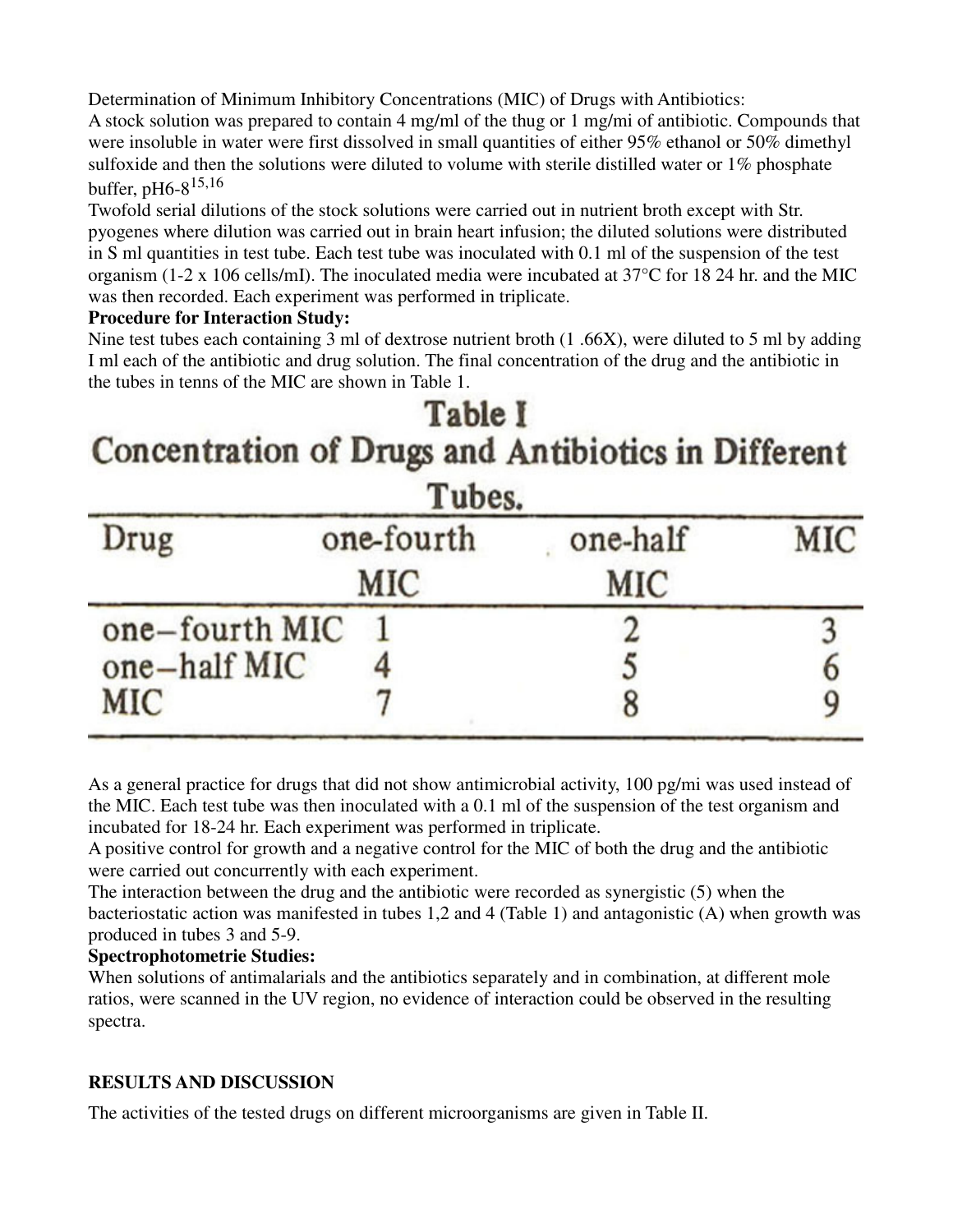| MIC of Antimalarials against Different Microorganisms. |            |          |              |            |                  |                           |      |          |
|--------------------------------------------------------|------------|----------|--------------|------------|------------------|---------------------------|------|----------|
| <b>DRUGS</b>                                           | E. coli P. | vulgaris | S. typhi Ps. | aeruginosa | Staph.<br>aureus | Str.<br>pyogenes subtilis | B.   | albicans |
| Quinine dihydrochloride                                | N          | 500      | 500          | 1000       | N                | 125                       | 1000 | N        |
| Chloroquine diphosphate N                              |            | N        | 1000         | N          | N                | 500                       | N    | N        |
| Primaquine diphosphate                                 | 1000       | N        | 25           | N          | 1000             | 63                        | 1000 | 1000     |
| Quinacrine                                             | 500        | N        | 125          | N          | 1000             | 16                        | N    | 1000     |

**Table II** 

 $N = No$  effect at 1000  $\mu$ g of drug/ml.

All the antimalarials investigated had moderate antimicrobial activity. Among the tested gram positive microorganisms, Str. pyogenes were relatively less responsive against all the antimalarials except chloroquine diphosphate which had no effect on any other gram positive micro-organism. Similarly quinine dthydrochloride and chloroquine diphosphate were inactive against Staph. aureus and C. albicans while chloroquine diphosphate and quinacrine were inactive against B. subtiis. Primaquine diphosphate and Quinacrine were most responsive against Staph. aureus and C. albicans. Among the gram negative microorganisms tested, all the drugs were irresponsive except. quinine dihydrochloride against P. vulgaris and Ps. aeruginosa. Quinine dthydrochloride and Chloroquine diphosphate were inactive against E. coli, but were most responsive against Ps. aeruginosa and S. typhi respectively, while Primaquine diphosphate and quinacrine being most responsive against E. coli but the later being less responsive than against gram positive microorganisms.

Synergism and antagonism between different antimicrobial agents have been studied using various methods. <sup>17,18</sup> To study the interactions of the drugs with antibiotics, it was necessary to determine the MIC of the antibiotics against two strains of Staph aureus and E. coli. The types of interactions between the different antimalarials and antibiotics are shown in table III Quinine dihydrochioride was antagonistic with streptomycin sulphate, and dihydrostreptomycin sulphate, while chioroquine diphosphate was antagonistic with penicillin G and penicillin v. However, both showed a synergistic effect with chiorotetracycline hydrochloride. On the other hand, the other antimalarials quinacrine and primaquine were synergistic with most of the tested antibiotics (Table III).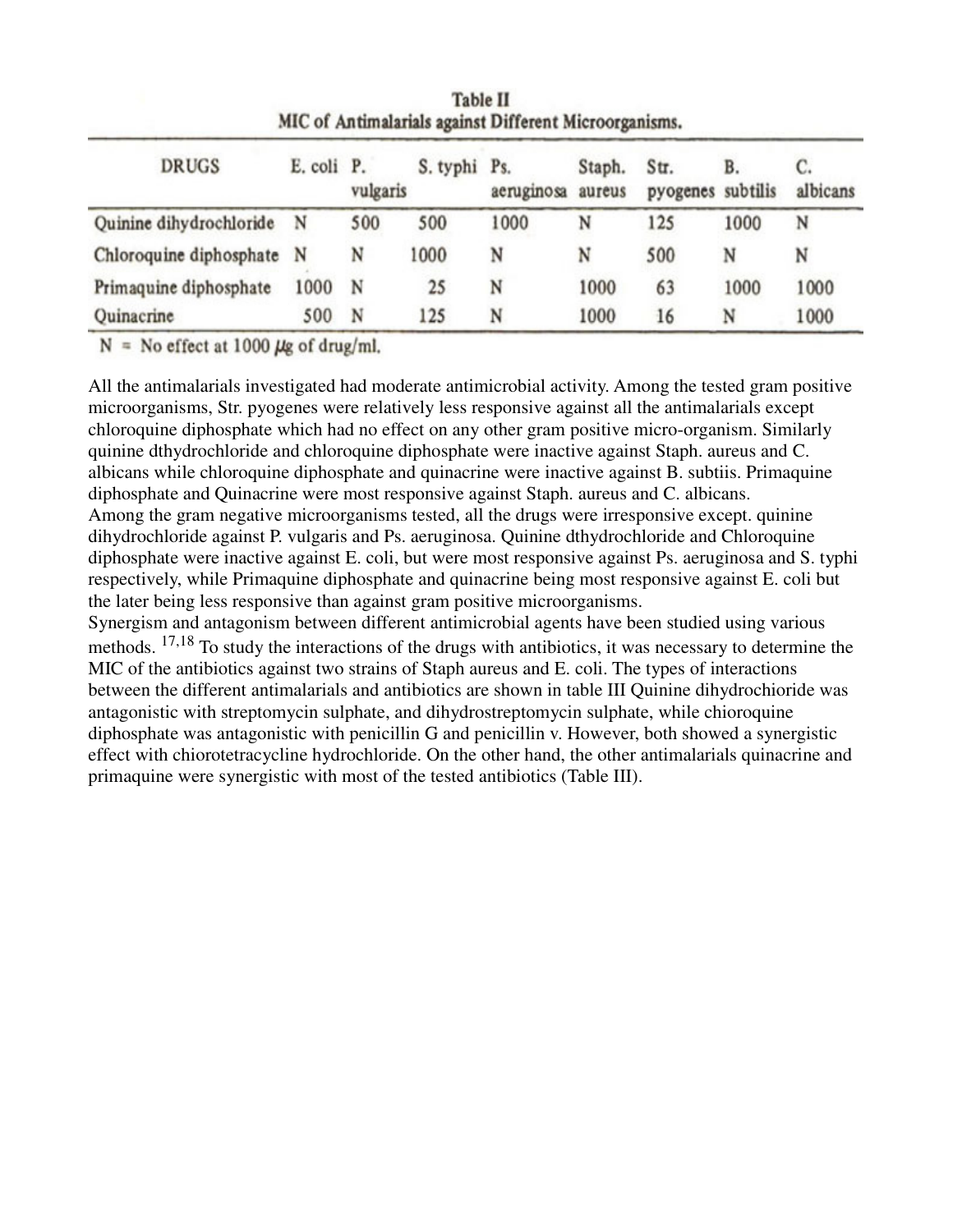| Antibiotics                      | Quinine dihydro-<br>chloride |               | Chloroquine dipho-<br>sphate |              | Primaquine dipho-<br>sphate |         | Quinacrine       |         |
|----------------------------------|------------------------------|---------------|------------------------------|--------------|-----------------------------|---------|------------------|---------|
|                                  | Staph.<br>aureus             | E, coli       | Staph.<br>aureus             | E. coli      | Staph.<br>aureus            | E. coli | Staph.<br>aureus | E. coli |
| Erythromycin                     |                              |               |                              |              | s                           | s       | s                | s       |
| Streptomycin sulfate             | A                            | A             |                              |              | s                           | S       | s                | s       |
| Dihydrostreptomycin<br>sulfate   | А                            | A             |                              |              | s                           | S       | s                | s       |
| Chloramphenicol                  |                              | $\frac{1}{2}$ |                              |              | s                           | s       | S                |         |
| Penicillin G. Sodium             |                              |               | A                            |              | s                           | S       | S                |         |
| Penicillin V. Potassium          |                              |               | A                            | <b>Senti</b> | s                           | s       | S                | s       |
| Ampicillin Sodium                |                              |               |                              |              | S                           | Š       | S                | s       |
| Tetracycline<br>Hydrochloride    |                              |               |                              |              | S                           |         | S                | s       |
| Oxytetracycline<br>hydrochloride | m.                           |               |                              |              | s                           | S       | S                | s       |
| Chlorotetracycline               | s                            | S             | S                            | s            | s                           | s       | S                | s       |
| Methacycline<br>hydrochloride    |                              |               |                              | S            | S                           | S       | S                |         |
| Kanamycin sulphate               |                              |               |                              |              |                             | S       |                  | s       |

Table III Interaction between Antimalarials with Antibiotics as shown by Their Effect on Staph. aureus and E. Coli.\*

 $A = A$  = antagonistic, S= synergistic. The dash (--) indicates that the results were found as expected; either no growth occurred (the total concentration was equal to MIC or more) or growth occurred (the total concentration was less than the MIC).

The antagonistic effects observed with quinine dihydrochioride in combination with Streptomycin and dthydrostreptomycin might be explained on the basis that this drug could unselectively block certain receptor sites essential to the action of antibiotics. Since Spectrophotometric measurements of mixtures of antibiotics that the results were found as expected; either no growth or growth occurred (the total concentration was less than the and antimalarials excluded chemical interaction, there must be another site of activity of the antimalarials in the bacterial cell.

Further studies on the mechanism of action of drugs showing synergistic and antagonistic effects are in progress. In conclusion, this type of interactions may have clinical implications and it seems that the indiscriminate administration of drug-antibiotic combination is questionable and may not be advisable because such 'in vitro' interactions may occur 'in vivo.

#### **REFERENCE**

- 1. Gringauz, A. Drugs, how they act and why. Saint Louis, Mosby, 1978;p.283.
- 2. Prescott, L.F. Pharmacokinetic drug interactions. Lancet, 1969;2: 1239.
- 3. AMA Drug Evaluation 1977. 3rd ed. Acton, Mass., Publishing Sciences Group, 1977; p. 34.
- 4. Hansten, P.D. Drug Interactions. 3rd ed. Philadelphia, Lea and Febiger, 1976;p.133.
- 5. Sultana, N., Ghazali, F.A. and Arayne, MS. Effect of antacids on the dissolution behaviour of tetracycline and oxytetracycline. S. Pharm., 1983; 1:139.
- 6. Sultana, N., Arayne, M.S. and Ghazali, F.A. Effect of antacids on the dissolution behaviour of methacycline and doxycycline. JPMA., 1984; 34:59.